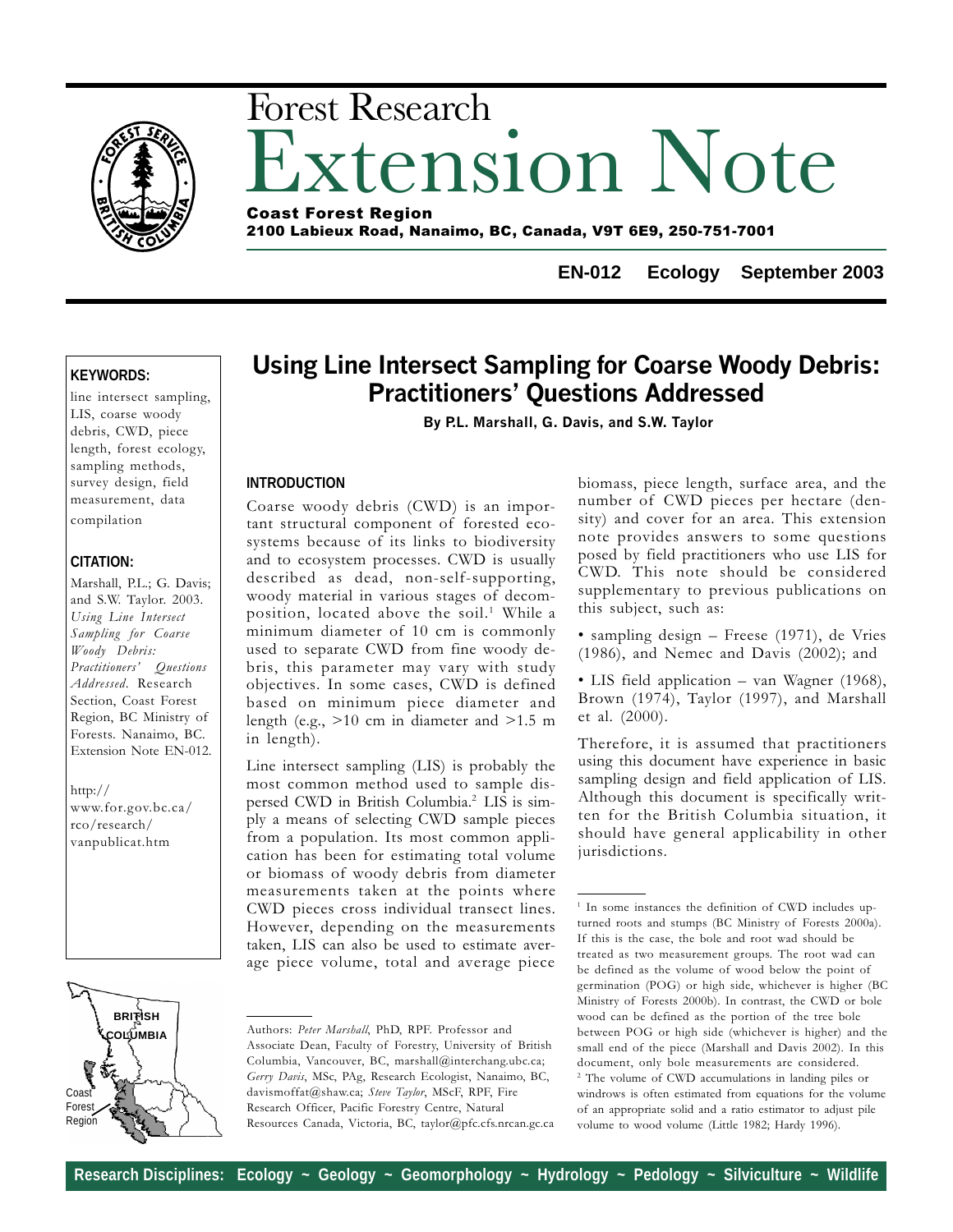Nine questions about the design of cutblock or standlevel surveys of dispersed CWD are addressed in this document. Issues related to the assessment of accumulations (piles) of CWD are not addressed.

The survey design questions are:

Question 1. When many CWD pieces are roughly parallel to each other, what transect orientations should be chosen?

Question 2. What measurements are required to estimate the total cover and surface area of CWD?

Question 3. What measurements are required to estimate the total length of CWD on an area?

Question 4. How should changes in CWD through time be assessed?

The field measurement questions are:

Question 5. Can the transect length be extended to ensure a minimum number of pieces are sampled?

Question 6. What diameter should be recorded for pieces with butt flare?

The data compilation questions are:

Question 7. How can volume-per-hectare estimates for round or semi-round pieces and odd-shaped pieces be combined?

Question 8. Can the number of CWD pieces per hectare or average length of odd-shaped pieces be calculated?

Question 9. How can data be compiled if transects of different lengths are used?

A summary of some commonly used equations for round and semi-round pieces is provided in Appendix A.

#### **SURVEY DESIGN QUESTIONS**

#### **Question 1. When many CWD pieces are roughly parallel to each other, what transect orientation should be chosen?**

Most disturbances are unlikely to produce CWD pieces that are exactly parallel to each other in orientation. Natural situations where more of the pieces run roughly parallel than could be caused by chance include windthrow on a steep slope, wind effects adjacent to major snow slides, and windthrow resulting from gale force winds. Some types of mechanized and cable harvesting may also cause this effect.

Our advice in these situations is to follow the standard approach: choose the orientation of each transect randomly. If a transect shape other than a straight line (e.g., L-shaped, triangular-shaped) is used, choose the orientation of the first leg at random, and determine the orientation of the other legs according to the shape being used. If an L-shaped transect is to be used, choose the orientation of the first leg at random and then add 90 degrees to this orientation for the second leg. Over the course of a number of sample points, one would expect piece orientations relative to the randomly positioned transect lines to be approximately uniformly distributed over all angles  $(i.e., 0-180^{\circ}).$ 

If you are limited by time or money (or the size of the area) to establishing only a few sample points, you cannot rely on the "law of averages" to even things out. In such cases, using an L-shaped transect may be better than using a straight transect.<sup>3</sup>

In certain situations pieces lying parallel to each other occur in clumps (i.e., windfall patches) and can be identified within a larger cutblock or stand prior to sampling (e.g., through aerial photographs). If this is the case, the larger area should be stratified, and the clumps sampled independently (using different sampling methods if desired). The estimates from the dispersed and clumped areas can be subsequently combined using standard stratified random sampling procedures (e.g., Cochran 1977, pp. 89-114). Often, such stratification is expensive or otherwise difficult to do (e.g., no recent aerial photographs, windfall patches are quite small and scattered). In these cases, we suggest proceeding with your sampling scheme irrespective of where your sampling point may fall. However, you can lighten the workload in areas with heavy CWD loading by objectively choosing only a portion of the transect line to sample.<sup>4</sup>

#### **Question 2. What measurements are required to estimate the total cover and surface area of CWD?**

#### *Total cover*

Total cover refers to the total proportion of the ground area covered by CWD. Overlap between individual pieces is netted out. Total cover can be expressed as a percentage or as cubic metres per hectare. Further, total cover may refer to all pieces or to pieces with specific attributes (e.g., diameter, length, decay class). There are several ways to assess total cover of CWD using LIS. We will address three commonly used approaches.

In the first approach,<sup>5</sup> the length of a transect crossing a CWD piece or multiple CWD pieces is recorded. As shown

<sup>&</sup>lt;sup>3</sup> Analysis of the potential effects of piece orientation on the accuracy of line intersect sampling can be found in Van Wagner (1968), Howard and Ward (1972), and Hazard and Pickford (1986).

<sup>&</sup>lt;sup>4</sup> Such an approach is described in the Vegetation Resources Inventory Ground Sampling Procedures (BC Ministry of Forests 2000a). The key to avoiding bias when reducing the portion of the transect line that is measured in heavy CWD areas is to establish procedures that are independent of the CWD conditions at a sample point. Such procedures should involve: guidelines for when to sample only a portion of the transect line, and guidelines for determining what portion of the transect line will be sampled.

<sup>&</sup>lt;sup>5</sup> This approach is unbiased for pieces of any arbitrary shape (Lucas and Seber 1977; Kaiser 1983).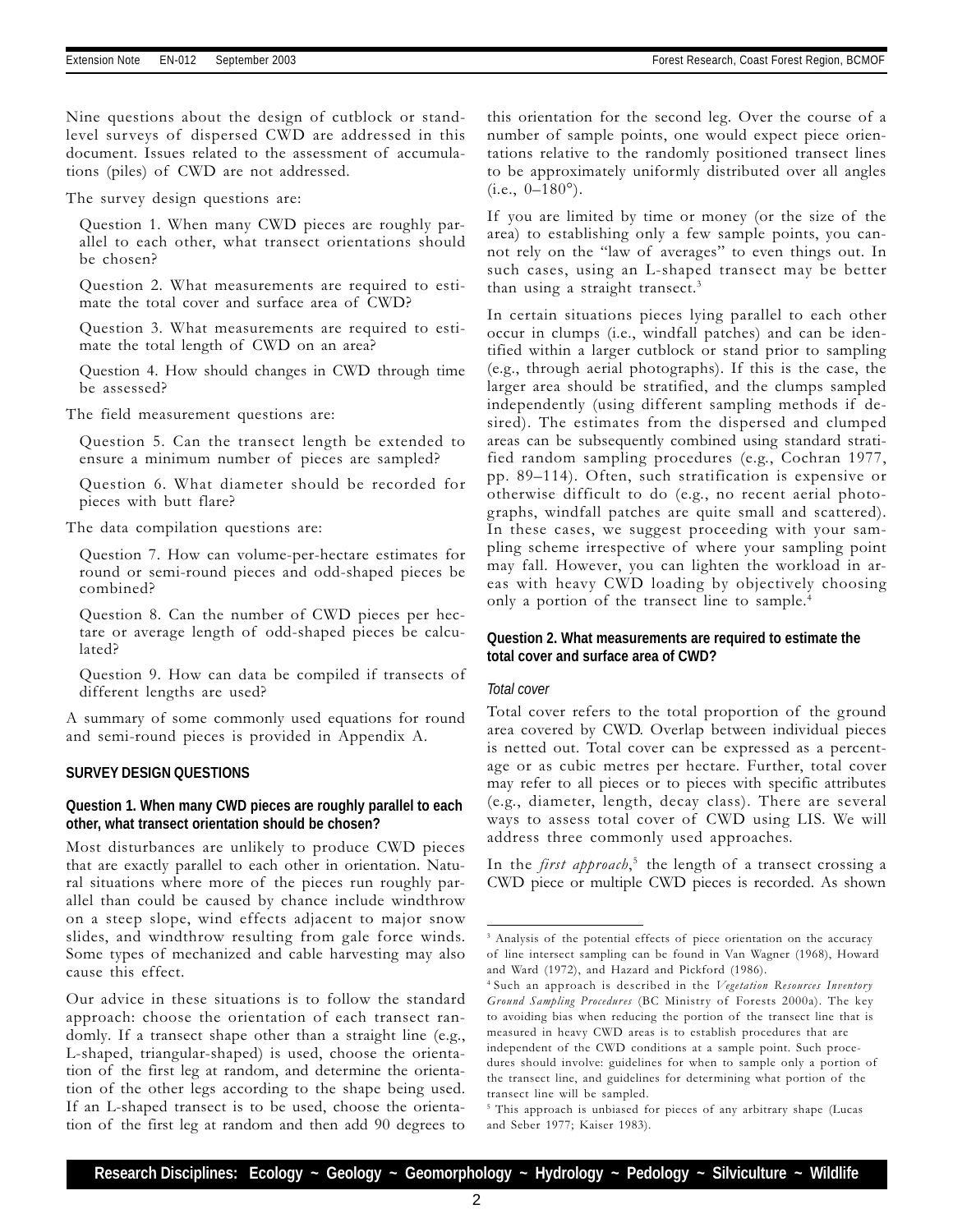

Figure 1. Left: Length of transect crossing a single piece ( $LC_{ii}$ ) versus the diameter ( $d_{ii}$ ) that would be recorded for a CWD piece. Right:  $LC_{ii}$  that would be recorded for two overlapping CWD pieces.

in Figure 1, the length of transect crossing one or more CWD pieces  $(LC_{ij})$  is recorded for all intersections j along line  $i$ , in addition to (or instead of) the diameters of the pieces at the points crossed by the transect. In this way, the overlap of individual pieces is not counted more than once. The sum of the transect lengths that have crossed CWD can be expressed as a percentage of the total length of the transect line. Or, total cover can be expressed by multiplying the percentage by 10 000 to convert it to a square-metres-per-hectare basis.

Let  $LC_i$  (= $\sum LC_{ij}$ ) be the length of the transect line at sample point  $i$  (of  $n$  sample points in total) that has CWD beneath it, and let  $LB<sub>i</sub>$  be the length of the transect line at sample point i that has bare ground beneath it.  $LCi + LBi$  $= L$ , the length of the transect line at a sample point. The percent of CWD cover at sample point  $i$  is:

$$
pc_i(\%) = \frac{LC_i}{L} \times 100.
$$
 (1)

The average percent of CWD cover is:

$$
\frac{\sum_{i=1}^{n} pc_i}{n}
$$
 (2)

with an estimated standard error of

$$
S_{\overline{pc}}(\% ) = \sqrt{\frac{\sum_{i=1}^{n} (pc_i - \overline{pc})^2}{(n-1)\times n}}.
$$
 (3)

If  $A$  is the total area of interest (in m<sup>2</sup>), then the total CWD cover is:

$$
ac(m^2) = \frac{pc \times A}{100} \tag{4}
$$

and its standard error is

$$
S_{ac}(m^2) = \frac{S_{pc} \times A}{100}.
$$
 (5)

In the second approach, percentage cover is determined as the percentage of points that intersect CWD pieces given some number  $(N)$  of randomly or systematically established points (Figure 2). For example, points can be established at fixed distances along transect lines. The estimated percentage cover is equal to:

$$
pc_i(\%) = \frac{m_i^{\prime}}{N} \times 100
$$
 (6)

where,

 $m_i$ ' is the number of intersections of CWD pieces that occurred among N points along a transect line.

The mean and standard error are calculated similarly to the proportions in the first method. This is an efficient means of estimating cover where it is the only measure of interest because it can be done with a simple tally of intersections; however, it is the least precise of the three methods.

In the *third approach* (as described in Marshall et al. 2000, p. 20), the projected area or "footprint" of each CWD piece crossed by the transect line is estimated. In theory, this requires multiplying the diameter at the point of intersection by the length of the piece (i.e., the area of a rectangle). In practice, a length measurement is not required because piece length appears in both the numerator and the denominator of the equation and length cancels out. Where pieces are highly dispersed and over-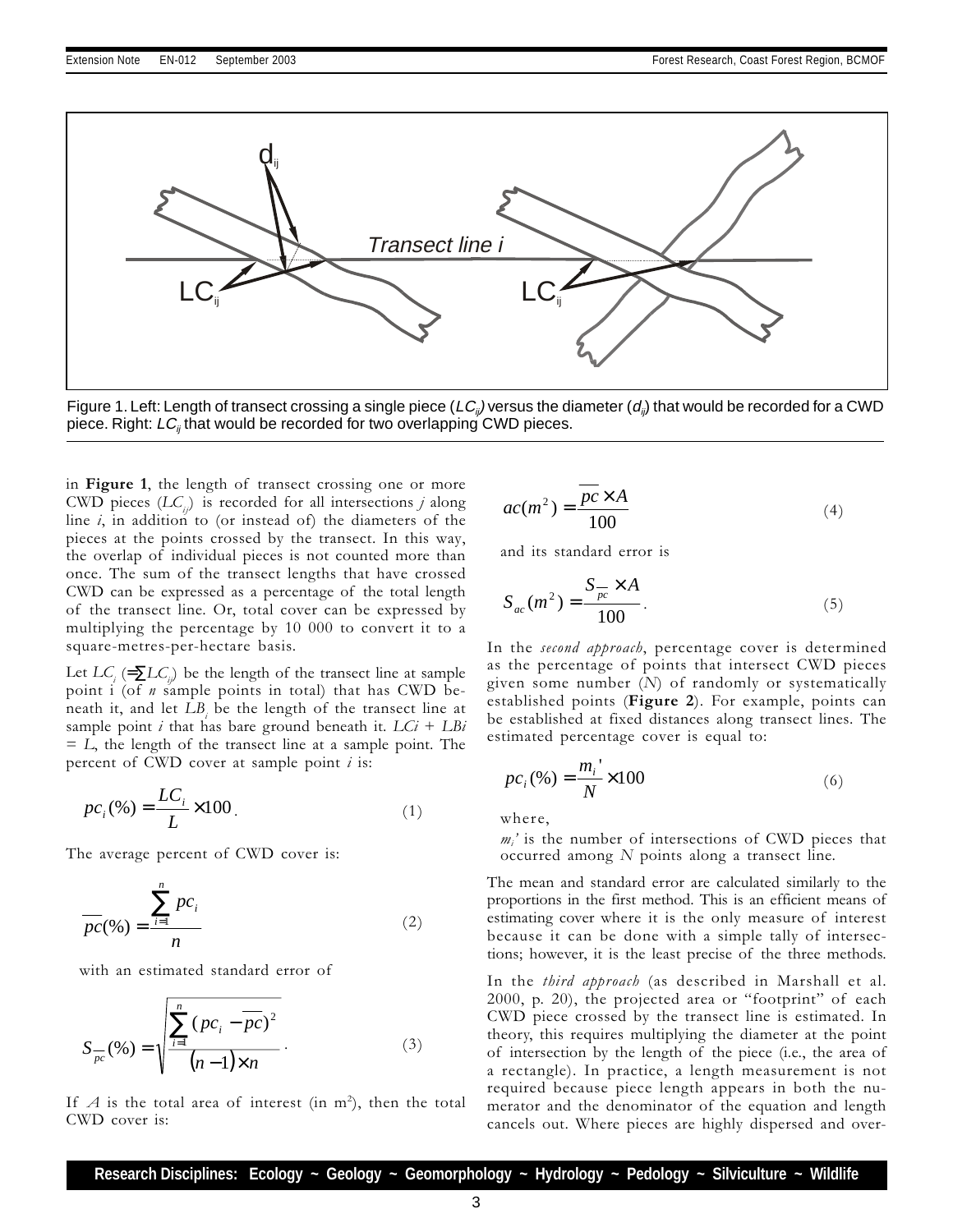

Figure 2. Illustration of tallying CWD pieces based on point-intersect sampling.

lap can be ignored, this estimate of the projected area of an individual piece of CWD is substituted into the appropriate LIS formula and summed.

Following this approach, the total projected area of CWD per hectare based on the  $i^{\text{th}}$  sample point is determined as:<sup>6</sup>

$$
pa_i(m^2/ha) = \frac{50 \times \pi}{L} \sum_{j=1}^{m_i} \frac{d_{ij}}{\cos \lambda_{ij}} \tag{7}
$$

where,

L is the length in m of the transect line at the sample point,

 $m_i$  is the number of CWD pieces at the  $i<sup>th</sup>$  sample point,

 $d_{ij}$  is the diameter in cm of the  $j<sup>th</sup>$  CWD piece at the point of intersection with the transect line at the  $i<sup>th</sup>$ sample point, and

 $\lambda_{ii}$  (the tilt angle) is the angle in degrees from the horizontal of the  $j<sup>th</sup>$  piece on the  $i<sup>th</sup>$  transect.

If simple random or systematic sampling is used to locate the sample points, the mean and standard error for total projected area can be determined by substituting  $pa$ . for  $p_{\mathcal{C}_i}$  in formulas 2 and 3. Proportion cover can be estimated as the total projected area per hectare as calculated above, divided by 10 000  $m^2$  (the area of one hectare).

If there are overlapping pieces and the parameter of interest is the total ground area covered by CWD, rather than the sum of the projected areas of the individual footprints, then it will be necessary to estimate the area where individual CWD pieces overlap and subtract this from the sum of the individual footprint areas. In practice this is difficult and time consuming to do. This approach is therefore best suited where overlap between individual pieces is minimal and can be ignored (otherwise the cover will be overestimated). The advantage of

this approach is that individual CWD footprint areas are calculated solely from piece diameters taken at the point where they are crossed by a transect; no additional measurements are required to estimate volume.

#### *Surface area*

The surface area<sup>7</sup> of debris pieces may be important when estimating populations of particular insects (e.g., spruce beetle, see Safranyik and Linton 1987 and 2000) or in other situations where an estimate of bark area is needed. Assuming that the CWD pieces are cylindrical, lying horizontal, and are above ground (including any part that is in contact with the ground), the total CWD surface area is:

$$
sa_i(m^2/ha) = \frac{50 \times \pi^2}{L} \sum_{j=1}^{m_i} \frac{d_{ij}}{\cos(\lambda_{ij})}
$$
 (8)

where,

 $d_{ij}$  is the diameter of the  $j^{\#}$  piece at the point it is crossed by the  $i^{th}$  transect (cm),

 $m_i$  is the number of pieces crossed by the  $i<sup>th</sup>$  transect,

L is the length of the transect line (m), and

 $\lambda_{ii}$  (the tilt angle) is the angle in degrees from the horizontal of the  $j<sup>th</sup>$  piece on the  $i<sup>th</sup>$  transect.

<sup>6</sup> Refer to Marshall et al. 2000 for derivation.

<sup>7</sup> For the purposes of this section, surface area is taken to be that portion of the CWD piece that is or could be covered by bark (i.e., the longitudinal extent of the piece). The areas of both ends of a piece are explicitly excluded. If it is desired to determine the surface areas of pieces including ends, the formula presented for surface area would need to be modified.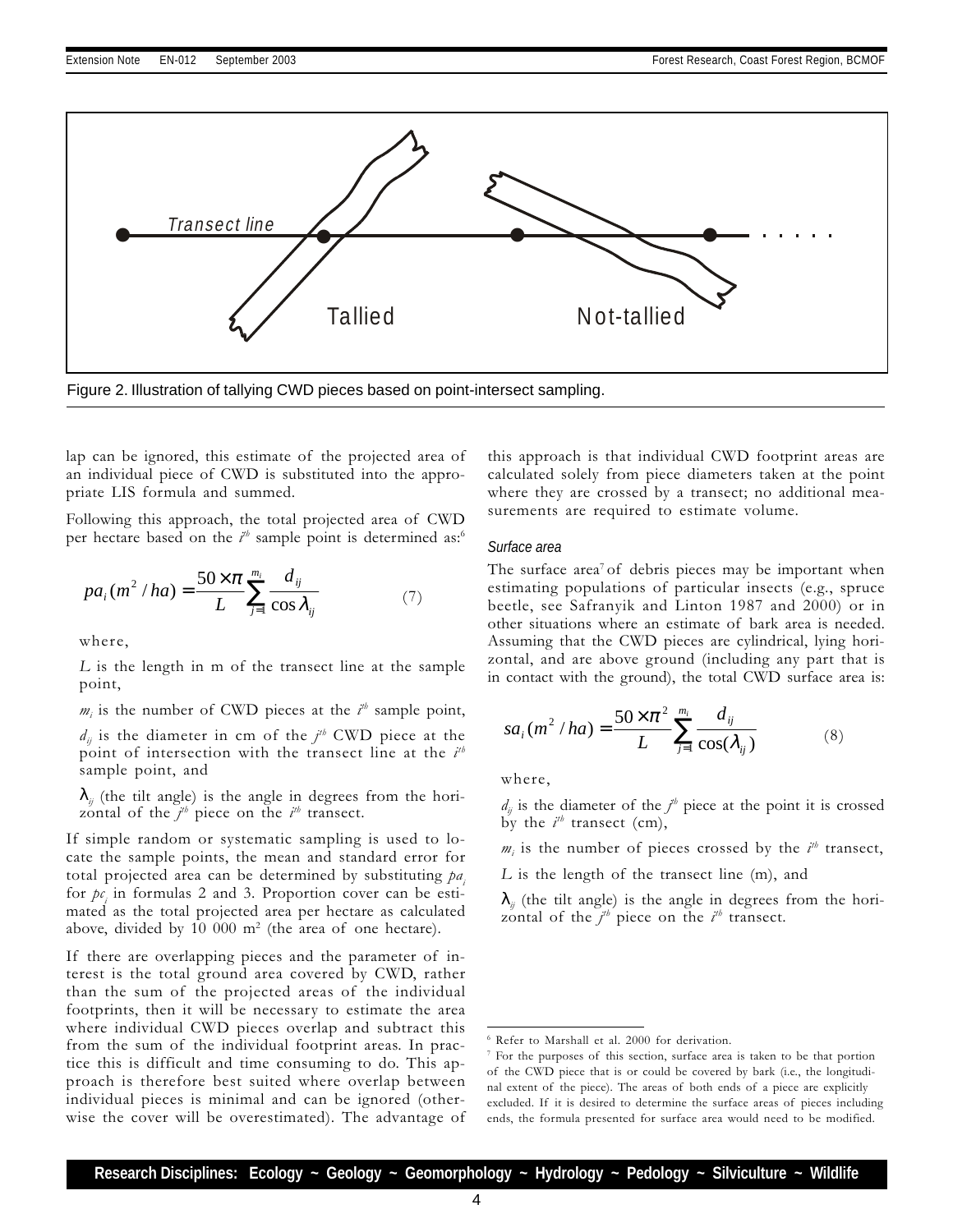#### **Question 3. What measurements are required to estimate the total length of CWD on an area?**

Total CWD length per hectare is perhaps the simplest descriptor to determine in the field because it requires only a count of the number of debris pieces crossing a transect line. Total length (m/ha) is calculated as:

$$
tl_{i}(m/ha) = \frac{10000 \times \pi \times \sum_{j=1}^{m_{i}} \frac{1}{\cos \lambda_{ij}}}{2 \times L}
$$
 (9)

(Marshall et al. 2000)

where,

 $m_i$  is the number of pieces crossed by the  $i<sup>th</sup>$  transect,

 $\lambda_{ij}$  is the angle from horizontal in degrees of the  $j^{th}$ piece on the  $i^{th}$  transect, and

L is the transect length (m).

The total CWD length per hectare can be estimated for all pieces or for a subpopulation of pieces with specific attributes (e.g., minimum large-end diameter, decay class).

#### **Question 4. How should changes in CWD through time be assessed?**

There are a number of situations where it may be desirable to make periodic assessments of CWD (e.g., determination of CWD dynamics, assessing the effects of a particular treatment on CWD quality or quantity). If your primary interest is in estimating the change from one occasion to another, remeasuring samples obtained at the same locations as previous samples is generally the most efficient approach. In terms of LIS, this generally translates into: (1) re-establishing or maintaining the location of at least some of the transect lines originally established across an area, or (2) marking the CWD pieces and locations on each piece, where measurements were taken on the previous occasion. There may be some situations where using both approaches may be helpful.

#### *Re-establishing or maintaining the location of transect lines*

This approach is akin to permanent sample plots. It is best suited for assessing changes in CWD quality or quantity over long periods (decades) of time or assessing the effects of various forms of harvesting on the CWD in an area over the long term. If there has been management activity in an area, two kinds of changes are likely: (1) movement of previously downed CWD, and (2) additions and deletions to the CWD pool as a result of the activity. The first kind of change can result in changes to the values for any single transect, but should average out over a very large number of transects (i.e., the expected value of the net effect should be zero, assuming there are no losses or additions due to other causes such as decay or windthrow). The combined effect of the second kind of change is often what is primarily of interest in a study. Unfortunately, variation introduced by the first kind of change can obscure the effect of the second.

One way to address this complication is to have a sufficient number of transects in place to "average out" the effect of piece movement. However, this is seldom possible. Also, all transects should be relocated carefully, to avoid introducing additional variation. This can be achieved by permanently marking transect line locations along their lengths (e.g., every few metres). Care should also be taken in making measurements of the CWD pieces to avoid introducing large amounts of measurement error.<sup>8</sup> If your primary interest is in short-term changes to the CWD population following treatment, you should consider the next approach.

#### *Marking CWD pieces that are measured*

This approach is useful if you are interested in following changes in the attributes (decay class, size, etc.) of the CWD pieces that were sampled initially through time. This might be the case, for example, if there was interest in assessing the effects of a prescribed burn on a site. Each piece in the original sample can be marked (e.g., with a common nail) at the point at which diameter was measured on the first occasion. This allows the pieces in the original sample to be relocated and diameters measured at the same points as on the first occasion despite the fact that the pieces may have moved somewhat or the transect line could not be exactly re-established.

#### **FIELD MEASUREMENT QUESTIONS**

#### **Question 5. Can the transect length be extended to ensure a minimum number of pieces are sampled?**

Changing the lengths of transect lines based on what is found at a location is not a good idea if you wish to obtain unbiased estimates of CWD volume or number of CWD pieces on a per-hectare basis. Similarly, stopping (or extending) sampling on a transect line when (or until) you have reached some target number of pieces that meet a particular criterion (i.e., stopping when you have found exactly three pieces) will lead to biased estimators if a simple random sampling approach is assumed.<sup>9</sup> It is better

<sup>8</sup> Measurement error may reflect various factors, including bias in how measurements are taken, bias in instrumentation, lack of measurement precision, poorly defined measurement standards, and difficulty in applying measurement standards due to object features. In particular, measurements on CWD pieces in decay classes 3-5 (Sollins 1982) can be difficult to reproduce to a high degree of precision. This reflects their semi-round shape and the often soft consistency. Further, because these pieces are in an advanced state of decay, their shapes may well change within a short time.

<sup>9</sup> Where the length of the line transect has been changed based on what is found at the location, distance sampling techniques can be used to analyse the data in certain cases. See, for example, Bachelor and Hodder (1975), Persson (1971), Patil et al. (1979), and Payandeh and Ek (1986) for details on certain distance sampling techniques. However, it is best to avoid this problem in the first place.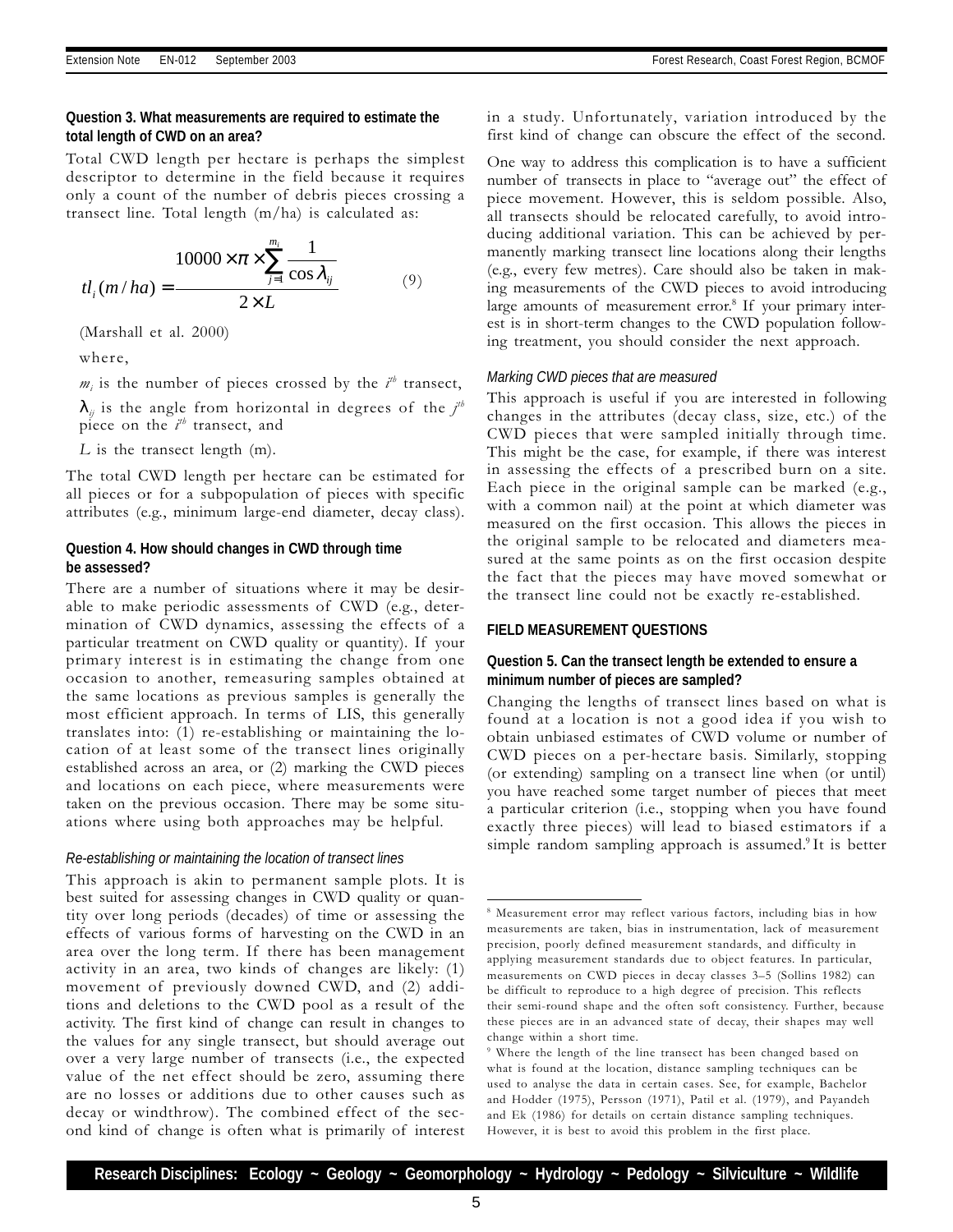to include more transect lines if you wish to measure a particular number of pieces on an area that meet particular criteria. However, adding additional transect lines based on what has been found at a location can lead to biased confidence intervals unless adjustments are made. $10$ 

The best solution is to pick a sample size and transect length that will yield, roughly, on average, the number of sample pieces with particular characteristics (e.g., diameter >30 cm at the point of intersection) that you would like to have, and live with the fact that sometimes you may find more at a location and sometimes you will find fewer. If prior information about the criteria of interest is unavailable, it may be necessary to undertake a pilot sample to provide a rough estimate of the population characteristics which can then be used in helping choose the length and number of transect lines required for your study.

#### **Question 6. What diameter should be recorded for pieces with butt flare?**

In LIS sampling, the diameters<sup>11</sup> of round or semi-round pieces are generally recorded at the point at which the transect line crosses the piece. We suggest that you follow this practice even if you suspect that butt flare is present on a piece. There are two basic reasons for this: one practical and the other theoretical. The practical reason is that there is no clear standard for how far to move the diameter measurement to avoid the butt flare on a piece of downed CWD. The theoretical reason is related to how volumes are determined in so-called solids of revolution.12 If a piece is shaped exactly like one of the solids of revolution, in order to get an appropriate volume for a piece, the diameters at all points along the length of the piece need to have an equal probability of being crossed by a transect line. This would not hold if the larger diameters associated with butt flare are avoided by measuring diameter above the flare. The net result would be underestimation of the volume of the piece.

#### **DATA COMPILATION QUESTIONS**

#### **Question 7. How can volume-per-hectare estimates for round or semi-round pieces and odd-shaped pieces be combined?13**

Round or semi-round pieces and odd-shaped pieces are commonly classified in the field as separate entities requiring different field measurements. In the case of round or semi-round pieces, piece diameter is measured at the point a piece is crossed by a transect line. These diameters are subsequently used in the standard LIS equations to calculate volume per hectare or biomass per hectare. In the case of odd-shaped pieces, piece diameter is commonly not measured. Instead, volume per hectare may be based on the dimensions of a rectangle (i.e., length and width) with an equivalent cross sectional area to the cross section of the odd-shaped piece.<sup>14</sup> These measurements are taken along the plane formed by the intersection of the transect line with the piece. The rectangular approach is used because it is difficult to define the diameter of an odd-shaped piece.

Because different field measurements are made, round or semi-round and odd-shaped pieces should be compiled initially as separate elements. Separate per-hectare estimates of volume (or biomass) should be made for each of these elements for each transect line (e.g.,  $y_i$ could be the volume per hectare of round or semi-round pieces based on data collected at transect *i*, and  $y_i$  could be the volume per hectare of odd-shaped pieces collected at transect  $i$ ). These estimates can then be averaged over all  $n$  transects to produce an overall per-hectare estimate for each component (e.g.,  $\bar{y}$ ,  $\bar{y}'$ ), each with its own standard error  $(S_{\bar{y}}, S_{\bar{y}})$  that depends on the sampling design used, the number of sample points, and the variability of the components in the population. A point estimate for overall volume (or biomass) per hectare can be obtained by adding the means (e.g.,  $\bar{z} = \bar{y} + \bar{y}'$ ). The standard error for this combined estimate, assuming simple random or systematic sampling, can be calculated as:

$$
S_{\bar{z}}(m^3/ha) = \sqrt{\frac{S_y^2 + S_{y'}^2 + 2\operatorname{cov}(y, y')}{n}}
$$
 (10)

where,

 $S<sub>v</sub><sup>2</sup>$  is the estimated variance of the volume per hectare of round/semi-round pieces based on data from each transect,

 $S_{y'}^2$  is the estimated variance of the volume per hectare of odd-shaped pieces based on data from each transect, and

 $\text{cov}(y, y')$  is the covariance of the volume per hectare of round or semi-round pieces and the volume per hectare of odd-shaped pieces based on the data from each transect.

If the rectangular method is used for odd-shaped pieces,

$$
y = \frac{r_b}{\sqrt{h^p}} \times \sqrt{x^p}
$$

where,

 $h$  is the length of the piece,

- $r<sub>b</sub>$  is the radius at the base of the piece, and
- $p$  is a power that changes for various shapes (for a cylinder,  $p = 0$ ;

or a paraboloid,  $p = 1$ ; for a cone,  $p = 2$ ; for a neoloid,  $p = 3$ ). <sup>13</sup> CWD pieces must be placed into classes prior to field sampling because different cross sectional shapes require different field measurements in order to obtain accurate estimates of piece volume. CWD pieces are most frequently classified as follows: 1) round or semi-round in cross section; 2) some other cross sectional shape (odd-shaped pieces), and 3) CWD accumulations (Marshall et al. 2000; BC Ministry of Forests 2000a). <sup>14</sup> See pp. 21-23 in Marshall et al. 2000 for a more detailed explanation.

**Research Disciplines: Ecology ~ Geology ~ Geomorphology ~ Hydrology ~ Pedology ~ Silviculture ~ Wildlife**

<sup>10</sup> Adding plots based on what is present is a form of sequential sampling. See Robinson and Burk (1998) for details on the bias that such an approach will cause.

<sup>&</sup>lt;sup>11</sup> Diameter refers to "equivalent" round diameter. For semi-round pieces this refers to the geometric mean ( $\sqrt{h} \times w$ ) of the height (*b*) and width (*v*). <sup>12</sup> Volumes of solids of revolution are obtained by determining the area under the following equation and rotating it around the x-axis:

 $y$  is the radius of a piece at a distance  $x$  from the tip,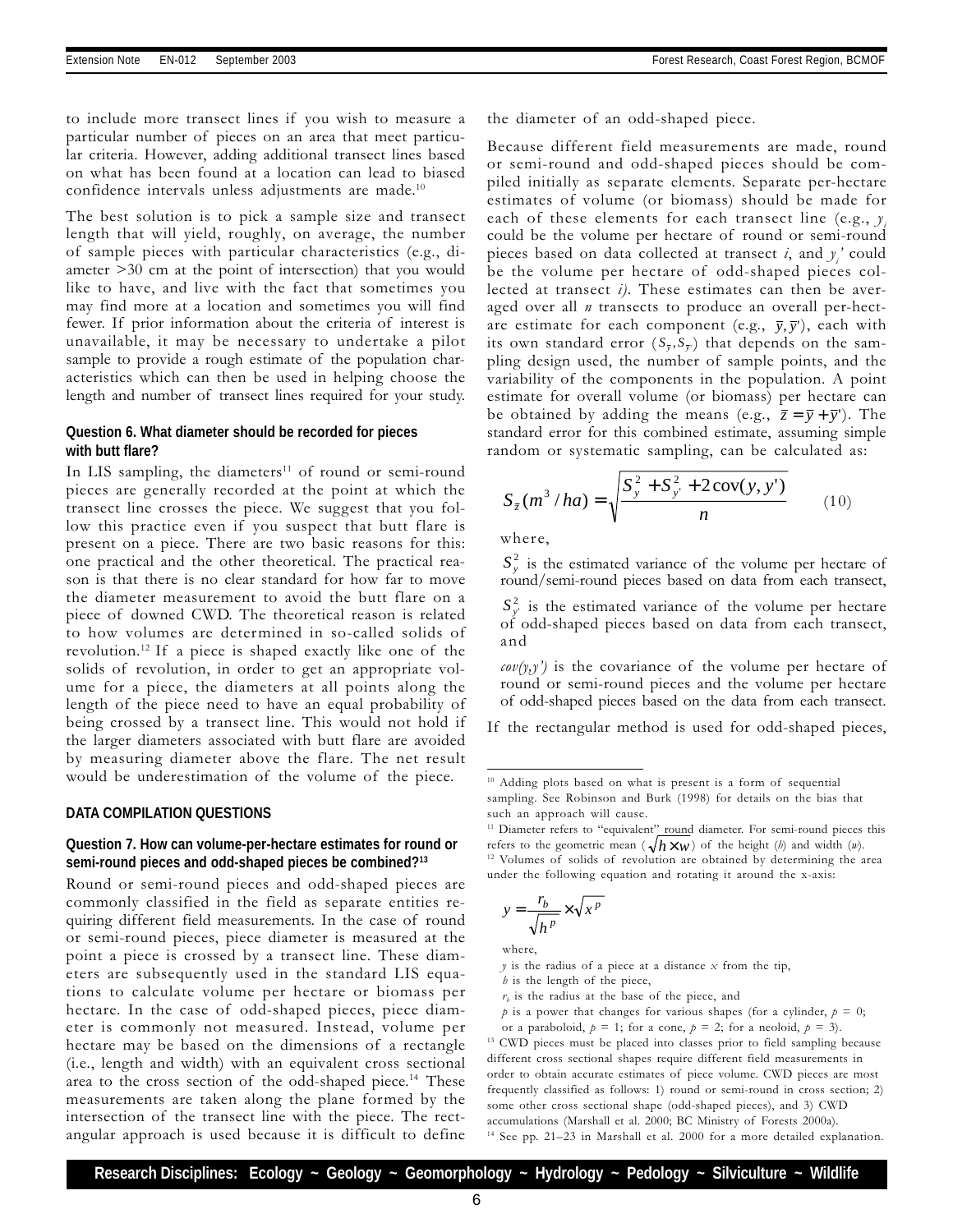then a combined estimate of volume per hectare can be calculated only for total volume per hectare. A combined estimate of volume per hectare by diameter class cannot be calculated because the rectangular method does not provide a diameter measurement for odd-shaped pieces.

#### **Question 8. Can the number of CWD pieces per hectare or average length of odd-shaped pieces be calculated?**

When using LIS for sampling CWD, it is necessary to know the length of an object in order to determine the probability of that object being intersected by the transect line. It is this probability that allows estimates to be put on a unit area basis (e.g., number of pieces per hectare). It is only in a few special cases, such as volume per hectare, that length "cancels out" of the formula and is not required. An estimate of piece density and/or average length per hectare requires a length measurement on each individual piece irrespective of piece shape.15

The paper by Marshall and Davis (2002) reviews approaches for measuring the length of round or semi-round pieces. Measuring the length of odd-shaped pieces is a further challenge. One approach is to determine the "length" of an odd-shaped piece from the length of its "footprint"<sup>16</sup>. The footprint length is the length of the longest axis of the projected area on the ground. It is this axis that must be crossed by the transect line in order for the piece to be included as part of the sample. If the piece has a circular footprint (i.e., horizontal disk lying on the ground), an axis should be established at random. The piece is included in the sample if that axis is crossed by the transect line. The "length" of an odd-shaped piece is not required for determining the volume per hectare associated with such a piece if the rectangular approach is followed. However, piece length will allow the probability of crossing the piece to be determined, and, hence, the total number of such pieces per hectare to be estimated for the area.

If piece length is recorded for both round or semi-round and odd-shaped pieces, a combined estimate of total number of pieces per hectare can be determined using the approach presented in the answer to Question  $7.^{17}$  Further, estimates of number of pieces per hectare by length class can also be calculated.

#### **Question 9. How can data be compiled if transects of different lengths are used?**

Using transect lines of unequal lengths at various sampling points should be avoided when possible. If they are used, an unbiased estimate of the variance of any CWD estimate cannot be guaranteed. We suggest using horizontal (slope-corrected) distances when establishing transects, to avoid the effect of differing slopes on length of transect line. If the transect line extends outside of the boundary of the area, a "bounce-back" technique<sup>18</sup> could be used to keep line lengths equal.

However, there are many cases where using equal lengths of transect lines lengths is not possible because a portion of the transect line falls into an excluded area (e.g., road, wide stream). In these instances, the actual length of the transect line that is sampled should be recorded and used when determining per-hectare values associated with that sampling point. We recommend using differential weightings based on the length of the transect line when combining the per-hectare estimates from different sampling points to get an overall mean value (estimates from longer transect lines get proportionally more weight).<sup>19</sup>

<sup>15</sup> The appropriate formula for determining density (number of pieces/ ha) based on data collected at a single sample point is:

$$
pph_i = \frac{10000 \times \pi}{2 \times L} \times \sum_{j=1}^{m_i} \frac{1}{l_{ij} \times \cos \lambda_{ij}}
$$

where,

- L is the length of the transect line at a sample point,
- $m_i$  is the number of CWD pieces at the  $i<sup>th</sup>$  sample point,
- $l_{ij}$  is the length of the  $j^{th}$  piece on the  $i^{th}$  transect, and
- $\lambda_{ij}$  is the (tilt) angle from the horizontal of the  $j^{\#}$  piece on the  $i<sup>th</sup>$  transect.

See de Vries (1986) or Marshall et al. (2000) for the derivation of this and other LIS formulas.

<sup>16</sup> A footprint is the two-dimensional projection of a piece on a plane. <sup>17</sup> The formula provided in Footnote 15 can be applied to round or semi-round and odd-shaped pieces separately if it is thought to be important to know the number of pieces per ha of each of these types of pieces. Alternatively, the length and horizontal angle data from both types of pieces can be merged for each sample point, and a single calculation performed.

<sup>18</sup> The "bounce-back" technique is suggested by the VRI sampling protocol (BC Ministry of Forests 2000a). "It involves doubling back along a transect line from the point at which it intersects the sample target (e.g., polygon) boundary, until the appropriate length of transect line is reached. Each transect piece that is crossed a second time is counted as an additional observation. If the boundary is intersected before the halfway point of the transect line, the bounce-back extends back past the point of origin of the transect line." (Marshall et al. 2000, p. 14) 19 Weights can be determined as:

$$
w_i = \frac{L_i}{\left(\sum_{i=1}^n L_i\right)/n}
$$

 where,  $L_i$  is the length of the  $i<sup>th</sup>$  transect line. The weighted mean value is:

$$
\overline{y} = \frac{\sum_{i=1}^{n} (w_i \times y_i)}{n}
$$

where,

 $yi$  is the per-ha value associated with the  $i$ th transect. The standard error for the weighted mean is:

.

$$
S_{\overline{y}} = \sqrt{\sum_{i=1}^{n} w_i \times (y_i - \overline{y})^2 \over (n-1) \times n}
$$

**Research Disciplines: Ecology ~ Geology ~ Geomorphology ~ Hydrology ~ Pedology ~ Silviculture ~ Wildlife**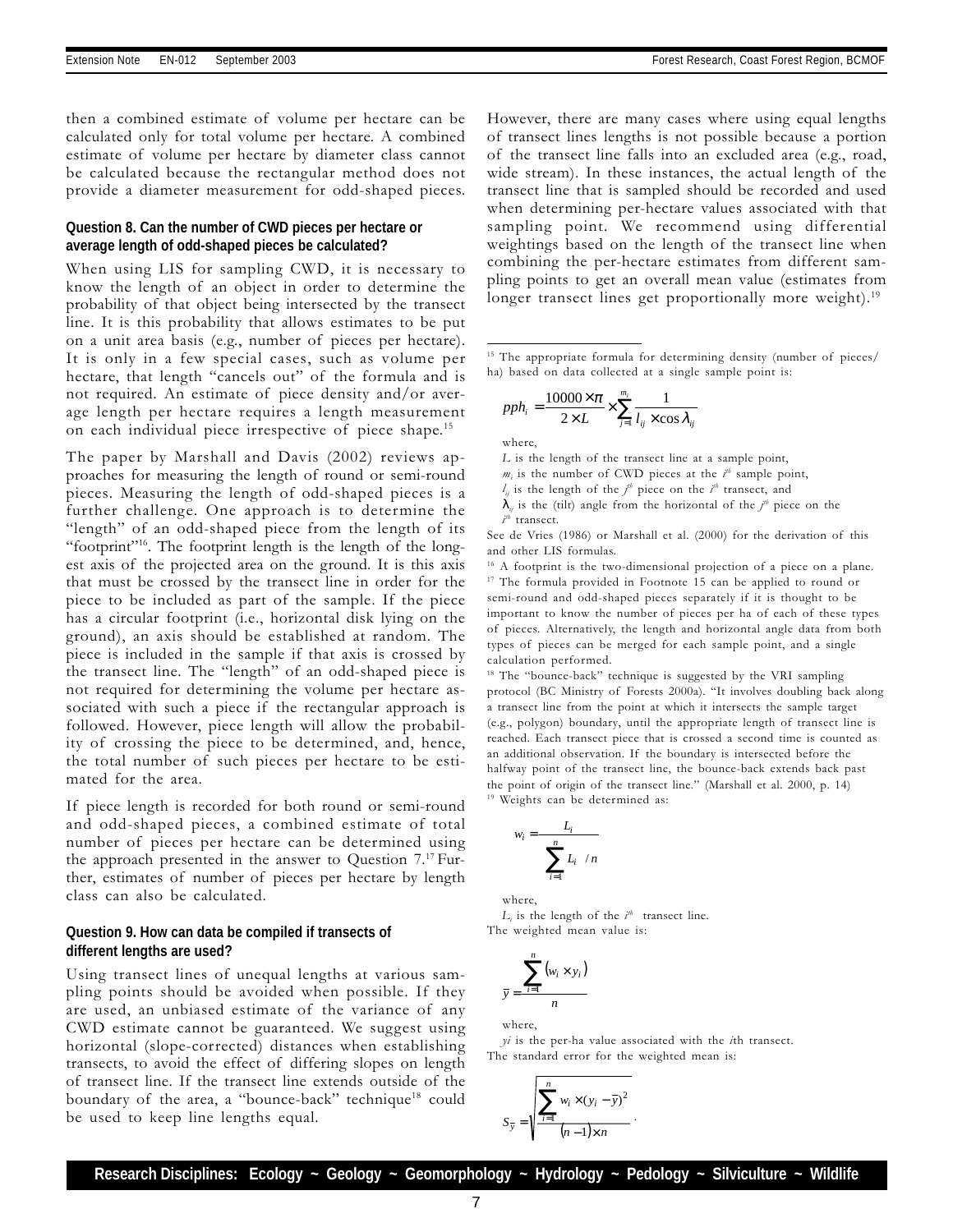#### **CONCLUDING COMMENTS**

Line intersect sampling (LIS) is not a fixed body of measurement rules, but rather an efficient and flexible sampling technique that can be used to estimate a wide number of descriptors of downed CWD. The sampling design, intensity, layout, field measurements, and compilation procedures can be varied depending on the required precision, the woody debris descriptors of interest, and how the data are to be reported. An understanding of the theory as well as the practical questions that arise allows users to adapt their methods to the survey objectives and field conditions.

#### **ACKNOWLEDGEMENTS**

Many of the questions posed in this extension note were generated by Barbara Beasley, Danielle Edwards, and Robyn Scott (Long Beach Model Forest/Iisaak Forest Resources Ltd. monitoring project), as they strived to design an effective monitoring system for coarse woody debris. Helpful review comments were provided by V. LeMay, A. Nemac, P. Ott, and H. Temesgen.

#### **REFERENCES**

Batchelor, C.L. and R.A.C. Hodder. 1975. "Tests of Distance Techniques for Inventories of Pine Plantations" in New Zealand Journal of Forest Sciences 5:3-17.

BC Ministry of Forests. 2000a. Vegetation Resources Inventory Ground Sampling Procedures. Resources Inventory Branch, Victoria. 313 pp.

-. 2000b. Cruising Manual. Resources Inventory Branch, BC Ministry of Forests, Victoria.

- Brown, J.K. 1974. Handbook for Inventorying Downed Woody Material. Intermountain Forest and Range Experiment Station, Forest Service, USDA. General Technical Report INT-1. 24 pp.
- Cochran, W.G. 1977. Sampling Techniques. Third Edition. John Wiley & Sons, New York. 428 pp. (Chapter 5 deals specifically with stratified random sampling.)
- de Vries, P.G. 1986. Sampling Theory for Forest Inventory. Springer-Verlag, New York. 399 pp. (Chapter 13 deals specifically with LIS)
- Freese, F. 1971. Elementary Forest Sampling. Forest Service, USDA. Agriculture Handbook No. 232. 91 pp.
- Hardy, C.C. 1996. Guidelines for Estimating Volume, Biomass, and Smoke Production for Piled Slash. Pacific Northwest Research Station, Forest Service, USDA. General Technical Report PNW-GTR-364. 17 pp.
- Hazzard, J.W. and S.G. Pickford. 1986. "Simulation Studies on Line Intersect Sampling of Forest Residue. II" in Forest Science 32:447-470.
- Howard, J.O. and F.R. Ward. 1972. Measurement of Logging Residue-Alternate Applications of the Line Intersect Method. Forest Service, USDA. Research Note PNW-183. 8 pp.
- Little, S.N. 1982. Estimating the Volume of Wood in Large Piles of Logging Residue. Pacific Northwest Research Station, Forest Service, USDA. Admin. Report PNW-1. 7 pp
- Kaiser, L. 1983. "Unbiased Estimation in Line-Intercept Sampling" in Biometrics 39:965-976.
- Lucas, H.A. and G.A.F. Seber. 1977. "Estimating Coverage and Particle Density Using the Line Intercept Method" in Biometrika 64:618-622.
- Marshall, P.L. and G. Davis. 2002. Measuring the Length of Coarse Woody Debris. Research Section, Vancouver Forest Region, BC Ministry of Forests, Nanaimo. Extension Note EN-011. 8 pp.
- Marshall, P.L.; G. Davis; and V.M. LeMay. 2000. Using Line Intersect Sampling for Coarse Woody Debris. Research Section, Vancouver Forest Region, BC Ministry of Forests, Nanaimo. Technical Report TR-003. 34 pp.
- Nemec, A.F. and G. Davis. 2002. Efficiency of Six Line Intersect Sampling Designs for Estimating Volume and Density of Coarse Woody Debris. Research Section, Vancouver Forest Region, BC Ministry of Forests, Nanaimo. Technical Report TR-021. 12 pp.
- Patil, S.A.; K.P. Burnham; and J.L. Kovner. 1979. "Nonparametric Estimation of Plant Density by the Distance Method" in Biometrics 35:243-248.
- Payandeh, B. and A.R. Ek. 1986. "Distance Methods and Density Estimators" in Canadian Journal of Forest Research 16:918-824. (See errata Canadian Journal of Forest Research 17:95-96)
- Persson, O. 1971. "The Robustness of Estimating Density by Distance Measures" pp. 175-190 in Statistical Ecology, Volume 2. G.P. Patil, E.C. Pielou, and W.E. Walters (editors). Pennsylvania State University Press.
- Robinson, A.P. and T.E. Burk. 1998. "Sequential Sampling of Normal and Non-Normal Populations" in Canadian Journal of Forest Research 28:660-664.
- Safranyik, L. and D.A. Linton. 1987. Line Intersect Sampling for the Density and Bark Area of Logging Residue Susceptible to the Spruce Beetle, Dendroctonus rufipennis (Kirby). Pacific Forestry Centre, Canadian Forest Service. BC-X-295. 10 pp.
- . 2000. Using Line Intersect Sampling to Predict Spruce Beetle Populations in Logging Residue. Pacific Forestry Centre, Canadian Forest Service. Technical Transfer Note 23. 4 pp.
- Sollins, P. 1982. "Input and Decay of Coarse Woody Debris in Coniferous Stands in Western Oregon and Washington" in Canadian Journal of Forest Research 12:18-28.
- Taylor, S.W. 1997. A Field Estimation Procedure for Downed Coarse Woody Debris. Pacific Forestry Centre, Canadian Forest Service. Technical Transfer Note #2. 6 pp.
- Van Wagner, C.E. 1968. "The Line-Intersect Method in Forest Fuel Sampling" in Forest Science 14:20-26.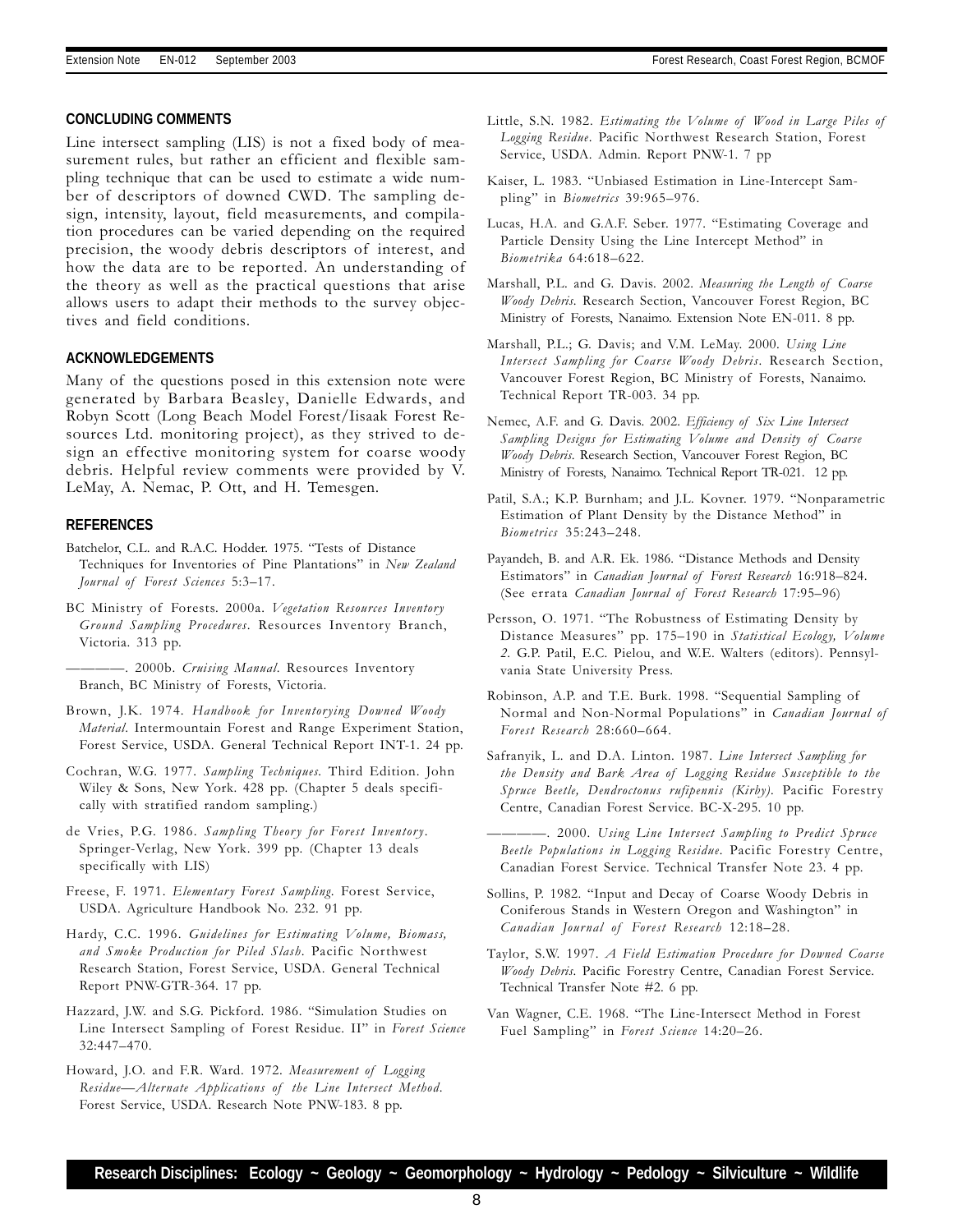# **Appendix A**

# **Equations for Using LIS to Estimate Some Common CWD Descriptors for Round and Semi-Round Pieces**

| <b>Attribute</b>                | Assuming pieces lie horizontal                                                                                                                           |  | Including influence of tilt angle                                                                                                                                                                                |       |
|---------------------------------|----------------------------------------------------------------------------------------------------------------------------------------------------------|--|------------------------------------------------------------------------------------------------------------------------------------------------------------------------------------------------------------------|-------|
| Total volume $(m^3/ha)$         | $v_i = \frac{\pi^2}{8 \times L} \sum_{i=1}^{m_i} d_{ij}^{2}$ (1a) $v_i = \frac{\pi^2}{8 \times L} \sum_{i=1}^{m_i} \frac{d_{ij}^{2}}{\cos \lambda_{ij}}$ |  |                                                                                                                                                                                                                  | (1b)  |
| Total density (no. pieces/ha)   |                                                                                                                                                          |  | $pph_i = \frac{10000 \times \pi}{2 \times L} \times \sum_{i=1}^{m_i} \frac{1}{l_{ii}}$ (2a) $pph_i = \frac{10000 \times \pi}{2 \times L} \times \sum_{i=1}^{m_i} \frac{1}{l_{ii} \times \cos \lambda_{ii}}$ (2b) |       |
| Total piece length (m/ha)       | $tl_i = \frac{10000 \times \pi}{2 \times L} \times m_i$                                                                                                  |  | (3a) $t l_i = \frac{10000 \times \pi}{2 \times L} \times \sum_{i=1}^{m_i} \frac{1}{\cos \lambda_i}$                                                                                                              | (3b)  |
| Total projected area $(m^2/ha)$ | $pa_i = \frac{50 \times \pi}{L} \sum_{i=1}^{m_i} d_{ij}$                                                                                                 |  | (4a) $pa_i = \frac{50 \times \pi}{L} \times \sum_{i=1}^{m_i} \frac{d_{ij}}{\cos \lambda_{ii}}$                                                                                                                   | (4b)  |
| Total surface area $(m^2/ha)$   | $sa_i = \frac{50 \times \pi^2}{L} \sum_{i=1}^{m_i} d_{ij}$                                                                                               |  | (5a) $sa_i = \frac{50 \times \pi^2}{L} \times \sum_{i=1}^{m_i} \frac{d_{ij}}{\cos \lambda_i}$                                                                                                                    | (5b)  |
| Biomass $(t/ha)$                | $b_i = v_i \times RD$                                                                                                                                    |  | (6a) $b_i = v_i \times \overline{RD}$                                                                                                                                                                            | (6b)  |
| Percent cover (%)               | $pc_i = \frac{LC_i}{I} \times 100$                                                                                                                       |  | (7a) $pc_i = \frac{LC_i}{I} \times 100$                                                                                                                                                                          | (7b)  |
| Average piece length (m)        | $\bar{l}_i = \frac{m_i}{\sum_{i=1}^{m_i} \frac{1}{l_{ii}}}$                                                                                              |  | (8a) $\bar{l}_i = \frac{\sum_{j=1}^{m_i} \frac{1}{\cos \lambda_{ij}}}{\sum_{i=1}^{m_i} \frac{1}{l_{ii} \times \cos \lambda_{ii}}}$                                                                               | (8b)  |
| Average piece volume $(m3)$     | $\overline{v}_i = \frac{v_i}{pph_i}$                                                                                                                     |  | (9a) $\overline{v}_i = \frac{v_i}{pph_i}$                                                                                                                                                                        | (9b)  |
| Average piece diameter (cm)     | $\overline{d}_{i} = \frac{\sum_{j=1}^{m_{i}} \frac{d_{ij}}{l_{ij}}}{\sum_{j=1}^{m_{i}} \frac{1}{l_{ij}}}$                                                |  | (10a) $\overline{d}_i = \frac{\sum_{j=1}^{m_i} \frac{d_{ij}}{l_{ij} \times \cos \lambda_{ij}}}{\sum_{j=1}^{m_i} \frac{1}{l_{ij} \times \cos \lambda_{ij}}}$                                                      | (10b) |